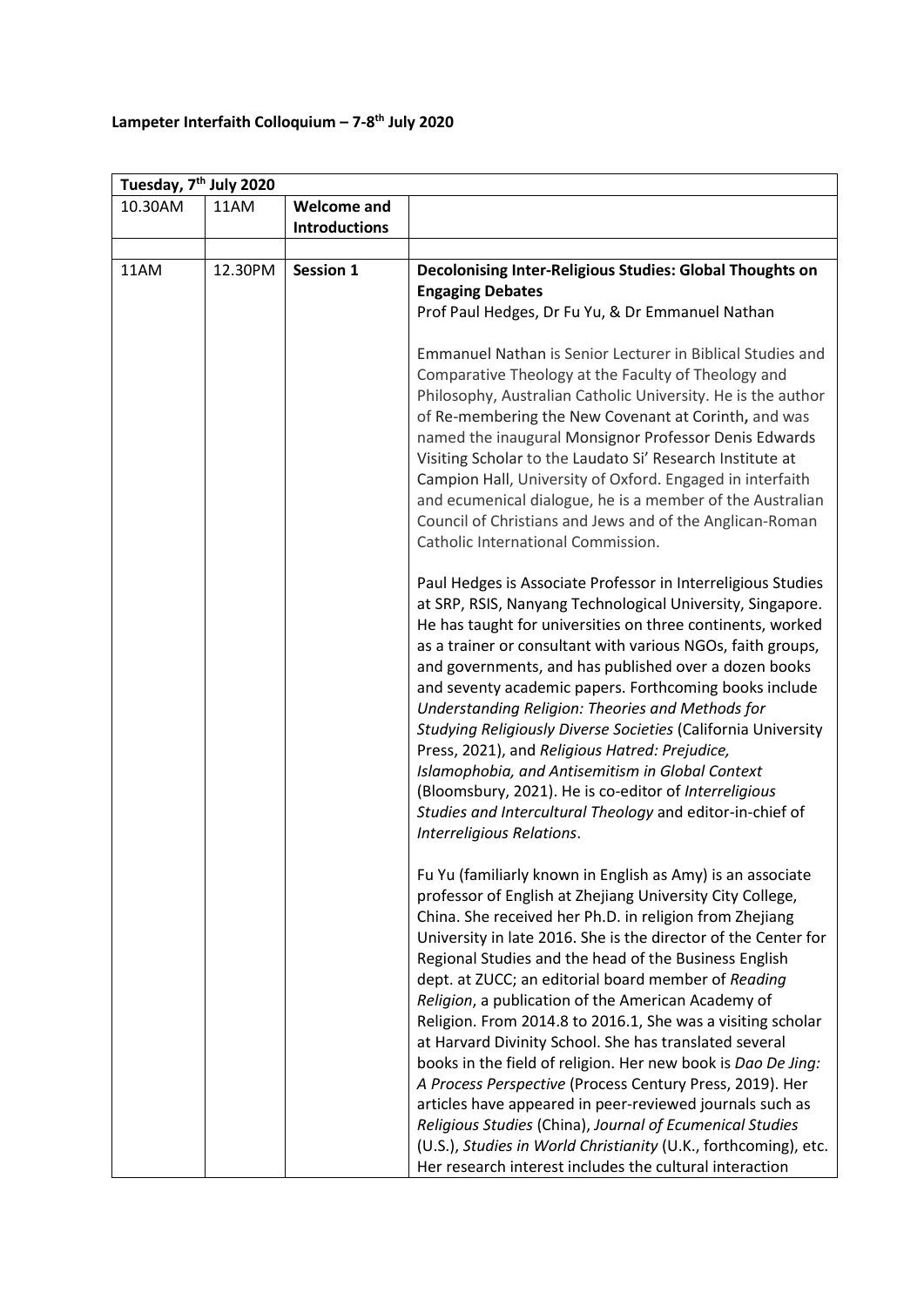|         |        |                      | between China and the West, in particular 17th century       |
|---------|--------|----------------------|--------------------------------------------------------------|
|         |        |                      | Jesuit missionary enterprise in Asia.                        |
|         |        |                      |                                                              |
|         |        |                      |                                                              |
| 12.30PM | 1.30PM | <b>Virtual Lunch</b> |                                                              |
|         |        |                      |                                                              |
| 1.30PM  | 2.30PM | <b>Session 2</b>     | Balancing the personal and the political in interfaith       |
|         |        |                      | engagement                                                   |
|         |        |                      | Dr Jennifer Eggert                                           |
|         |        |                      |                                                              |
|         |        |                      | Dr Jennifer Eggert is the Head of Research and               |
|         |        |                      |                                                              |
|         |        |                      | Development at the Humanitarian Academy for                  |
|         |        |                      | Development in Birmingham, a charitable organisation         |
|         |        |                      | aimed at developing the skills and learning of professionals |
|         |        |                      | in the international development and humanitarian            |
|         |        |                      | sectors. Dr Eggert has worked across many fields including   |
|         |        |                      | civic education, intercultural dialogue, community           |
|         |        |                      | engagement, and conflict transformation.                     |
|         |        |                      |                                                              |
| 2.30PM  | 3PM    | <b>Break</b>         |                                                              |
|         |        |                      |                                                              |
| 3PM     | 4PM    | <b>Session 3</b>     | War, Violence, and Interfaith Study                          |
|         |        |                      | <b>Prof Bettina Schmidt</b>                                  |
|         |        |                      |                                                              |
|         |        |                      | Professor Schmidt is a distinguished scholar in the field of |
|         |        |                      | the Anthropology of Religion, with research interests        |
|         |        |                      | including Afro-Carribbean and Latin American religions,      |
|         |        |                      | religion and identity, and aspects of religious rituality.   |
|         |        |                      | Working at the University of Wales Trinity St David, Prof    |
|         |        |                      | Schmidt is the current President of the British Association  |
|         |        |                      |                                                              |
|         |        |                      | for the Study of Religions and the Director of the Alister   |
|         |        |                      | Hardy Religious Experience Research Centre.                  |
|         |        |                      |                                                              |
| 4PM     | 4.30PM | <b>CH Session</b>    | Chin Kung Multicultural Educational Foundation               |
|         |        |                      | Presentation                                                 |
|         |        |                      | Ven. Shengmiao                                               |
|         |        |                      |                                                              |
|         |        |                      | Venerable Shengmiao is director of the Academy of            |
|         |        |                      | Sinology at the University of Wales Trinity St David, and    |
|         |        |                      | world-renowned Buddhist teacher and leader. Having           |
|         |        |                      | travelled across the globe with the Chin Kung Multicultural  |
|         |        |                      | Educational Foundation, Ven Shengmiao offers his wisdom      |
|         |        |                      | and insight to the Sinology students on the Lampeter         |
|         |        |                      | campus.                                                      |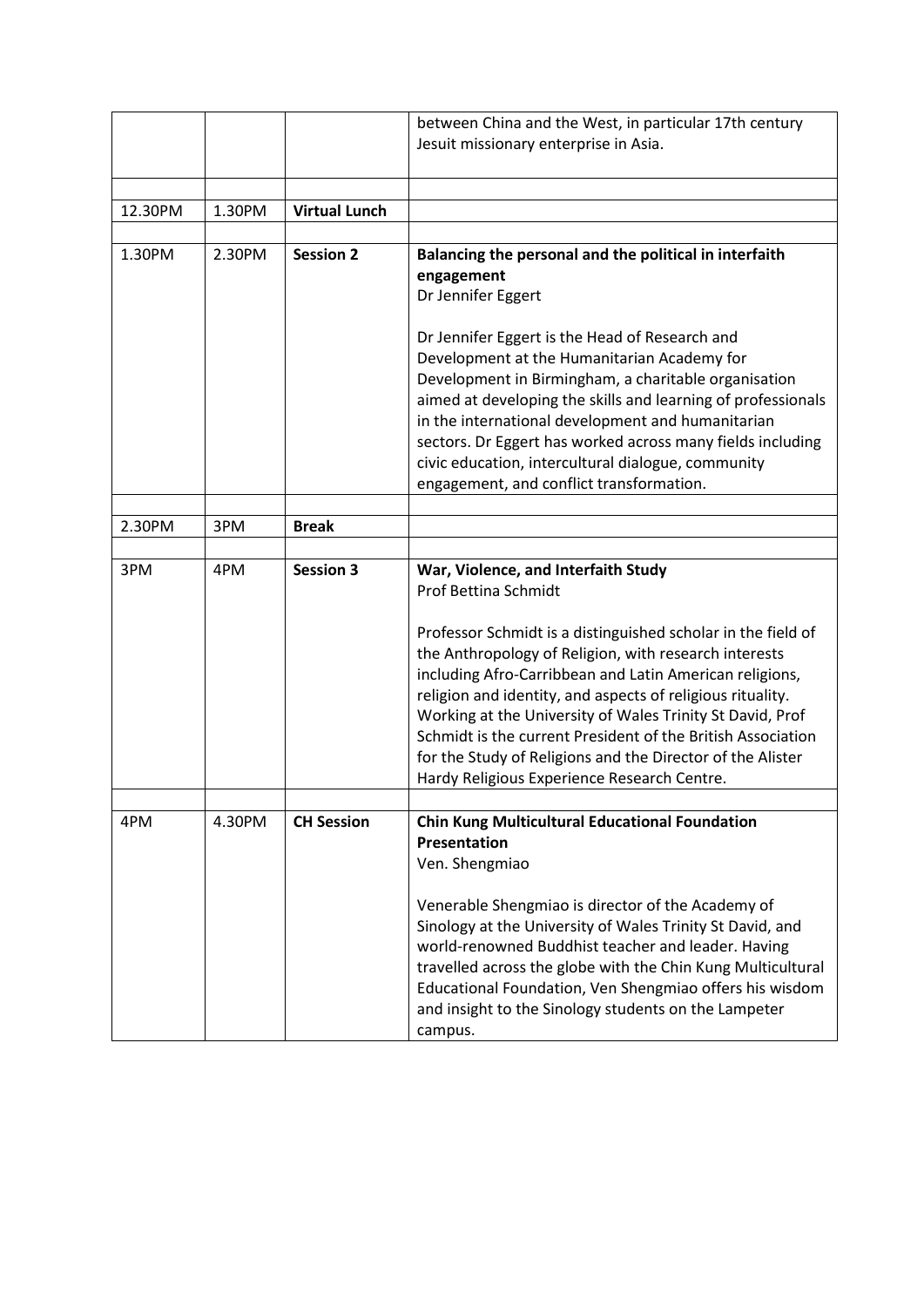| Wednesday 8 <sup>th</sup> July 2020 |         |                                            |                                                                                                                                                                                                                                                                                                                                                                                                                                                                                                                                                       |  |
|-------------------------------------|---------|--------------------------------------------|-------------------------------------------------------------------------------------------------------------------------------------------------------------------------------------------------------------------------------------------------------------------------------------------------------------------------------------------------------------------------------------------------------------------------------------------------------------------------------------------------------------------------------------------------------|--|
|                                     |         |                                            |                                                                                                                                                                                                                                                                                                                                                                                                                                                                                                                                                       |  |
| 9.30AM                              | 10AM    | <b>Welcome and</b><br><b>Introductions</b> |                                                                                                                                                                                                                                                                                                                                                                                                                                                                                                                                                       |  |
|                                     |         |                                            |                                                                                                                                                                                                                                                                                                                                                                                                                                                                                                                                                       |  |
| 10AM                                | 11AM    | <b>Session 4</b>                           | Race, Caste, and Religion<br>Dr Anderson Jeremiah                                                                                                                                                                                                                                                                                                                                                                                                                                                                                                     |  |
|                                     |         |                                            | Dr Anderson Jeremiah is a Lecturer in Contemporary<br>Christianity at Lancaster University. His research focuses<br>on the socio-cultural implications of the shift of Christianity<br>to the global south, as well as Christian Theology in Asia,<br>Postcolonial Approaches to Theology, Dalit Studies, the<br>encounter between Christianity and other Religions, and<br>Inter-Faith Understanding. Dr Jeremiah is also a regular<br>speaker on matters of public theology and part of the<br>Richardson Institute for Peace Studies at Lancaster. |  |
|                                     |         |                                            |                                                                                                                                                                                                                                                                                                                                                                                                                                                                                                                                                       |  |
| 11AM                                | 11.30AM | <b>Break</b>                               |                                                                                                                                                                                                                                                                                                                                                                                                                                                                                                                                                       |  |
| 11.30AM                             | 12.30PM | <b>Session 5</b>                           | Lack of Proportion is Distortion: Correcting the Lack of<br>Religious and Interreligious Engagement in Global<br><b>Citizenship Education</b><br>Rev. Mike Waltner                                                                                                                                                                                                                                                                                                                                                                                    |  |
|                                     |         |                                            | The Rev. Mike Waltner is currently Programme Manager of<br>the King Abdullah Bin Abdulaziz International Centre for<br>Interreligious and Intercultural Dialogue. Beyond this role<br>at KAICIID, the Rev. Waltner is a specialist in interfaith<br>relations, religious outreach and communications, and<br>pioneering collaborative multi-faith programmes across<br>the world. He has worked previously with the Interfaith<br>Centre of New York, the International Press Institute, and<br>the Hebrew Immigrant Aid Society.                     |  |
| 12.30PM                             | 1.30PM  | <b>Virtual Lunch</b>                       |                                                                                                                                                                                                                                                                                                                                                                                                                                                                                                                                                       |  |
|                                     |         |                                            |                                                                                                                                                                                                                                                                                                                                                                                                                                                                                                                                                       |  |